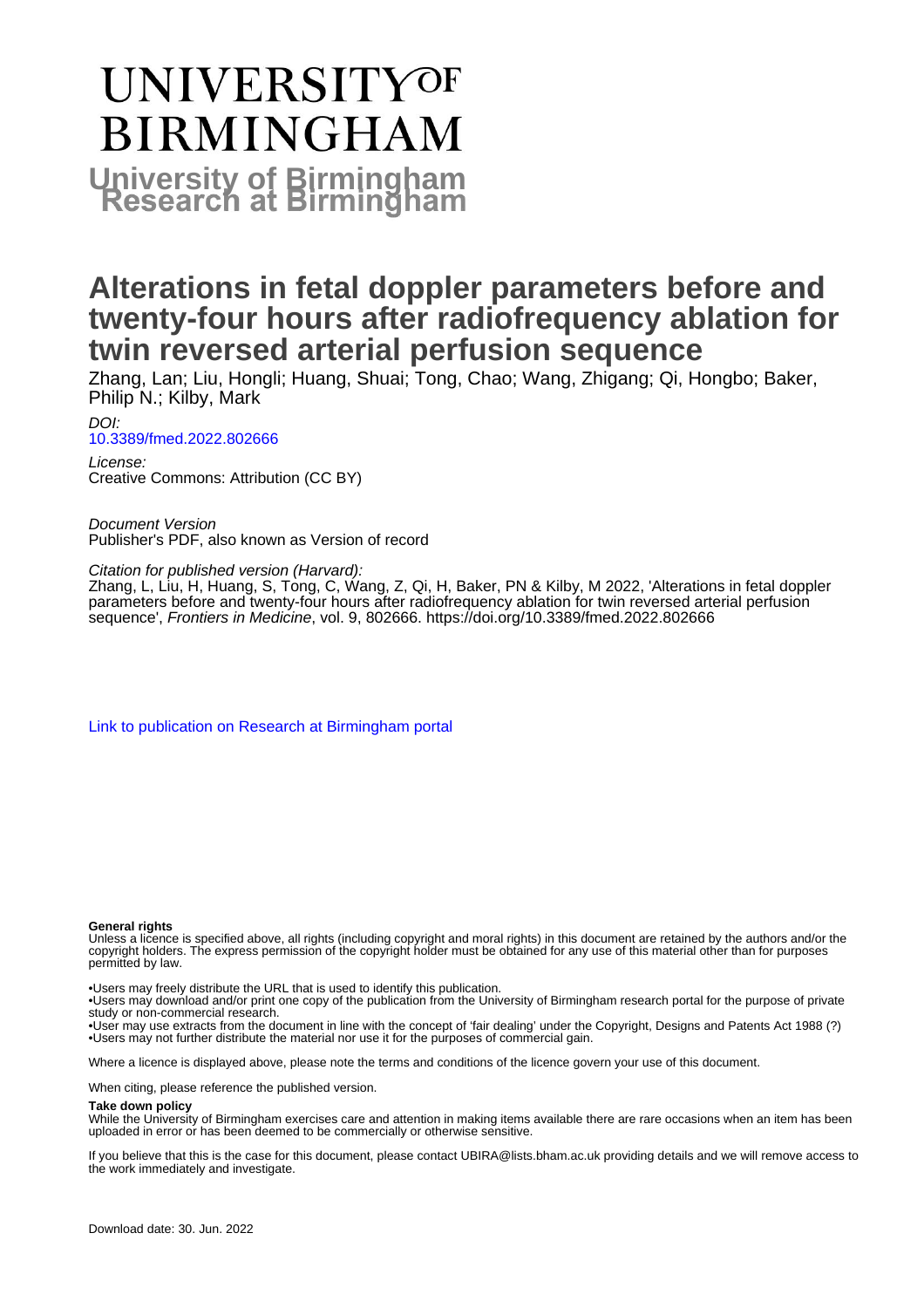

## Alterations in Fetal Doppler Parameters Before and Twenty-Four [Hours After Radiofrequency Ablation](https://www.frontiersin.org/articles/10.3389/fmed.2022.802666/full) for Twin Reversed Arterial Perfusion **Sequence**

#### **OPEN ACCESS**

#### Edited by:

Zaleha Abdullah Mahdy, National University of Malaysia, Malaysia

#### Reviewed by:

Nik Ahmad Zuky Nik Lah, Universiti Sains Malaysia (USM), Malaysia Nur Zaireena Zainal, Islamic Science University of Malaysia, Malaysia

#### \*Correspondence:

Chao Tong chaotongcqmu@163.com Zhigang Wang wzg62942443@163.com Hongbo Qi qihongbo728@163.com

#### Specialty section:

This article was submitted to Obstetrics and Gynecological Surgery, a section of the journal Frontiers in Medicine

Received: 27 October 2021 Accepted: 07 March 2022 Published: 14 April 2022

#### Citation:

Zhang L, Liu H, Huang S, Tong C, Wang Z, Qi H, Baker PN and Kilby MD (2022) Alterations in Fetal Doppler Parameters Before and Twenty-Four Hours After Radiofrequency Ablation for Twin Reversed Arterial Perfusion Sequence. Front. Med. 9:802666. doi: [10.3389/fmed.2022.802666](https://doi.org/10.3389/fmed.2022.802666) Lan Zhang1,2,3,4, Hongli Liu1,2,3,4, Shuai Huang1,2,3,4, Chao Tong1,2,4\*, Zhigang Wang<sup>s\*</sup>, Hongbo Qi1,2,3,4 \*, Philip N. Baker<sup>6</sup> and Mark D. Kilby<sup>7</sup>

<sup>1</sup> State Key Laboratory of Maternal and Fetal Medicine of Chongqing Municipality, First Affiliated Hospital of Chongqing Medical University, Chongqing, China, <sup>2</sup> Department of Obstetrics and Gynecology, First Affiliated Hospital of Chongqing Medical University, Chongqing, China, <sup>3</sup> Fetal Medicine Unit, First Affiliated Hospital of Chongqing Medical University, Chongqing, China, <sup>4</sup> International Collaborative Joint Laboratory of Reproduction and Development of Ministry of Education P.R.C., Chongqing Medical University, Chongqing, China, <sup>5</sup> Institute of Ultrasound Imaging, Department of Ultrasound, Second Affiliated Hospital of Chongqing Medical University, Chongqing Key Laboratory of Ultrasound Molecular Imaging, Chongqing, China, <sup>6</sup> College of Life Sciences, University of Leicester, Leicester, United Kingdom, <sup>7</sup> Institute of Metabolism and System Research, University of Birmingham, Birmingham, United Kingdom

**Objective:** To evaluate alterations in the fetal Doppler parameters of pump fetuses before and 24 h after radiofrequency ablation surgery for twin reversed arterial perfusion sequence (TRAPs).

**Methods:** This is a retrospective study of 28 pump fetuses in TRAPs and 28 normal control twins between 2016 and 2021. The fetal Doppler parameters, including the umbilical artery pulsatility index (UA-PI), middle cerebral artery peak systolic velocity (MCA-PSV), middle cerebral artery pulsatility index (MCA-PI), and cerebroplacental ratio (CPR), of the controls, and pump fetuses before and 24 h after surgery were compared.

Results: An increasing trend and a further increase in the MCA-PSV, MCA-PI, MCA-PSV Z score, and MCA-PI Z score after surgery were observed in pump fetuses with gestational age (GA) ≥20 weeks; however, such changes were not observed in those with a GA of <20 weeks. The UA-PI and CPR before and after surgery were not different between control and pump fetuses, whether the GA was >20 or <20 weeks.

**Conclusion:** In the middle second trimester, the pump fetus might suffer from high cardiac output rather than hypoxemia before surgery and congestive heart failure, or hemodilutional anemia after surgery. This may provide some theoretical evidence in favor of early intervention, rather than waiting for a more advanced GA, to avoid unnecessary hemodynamic alterations.

Keywords: middle cerebral artery, umbilical artery, doppler, twin reversed artery perfusion sequence, radiofrequency ablation, monochorionic twin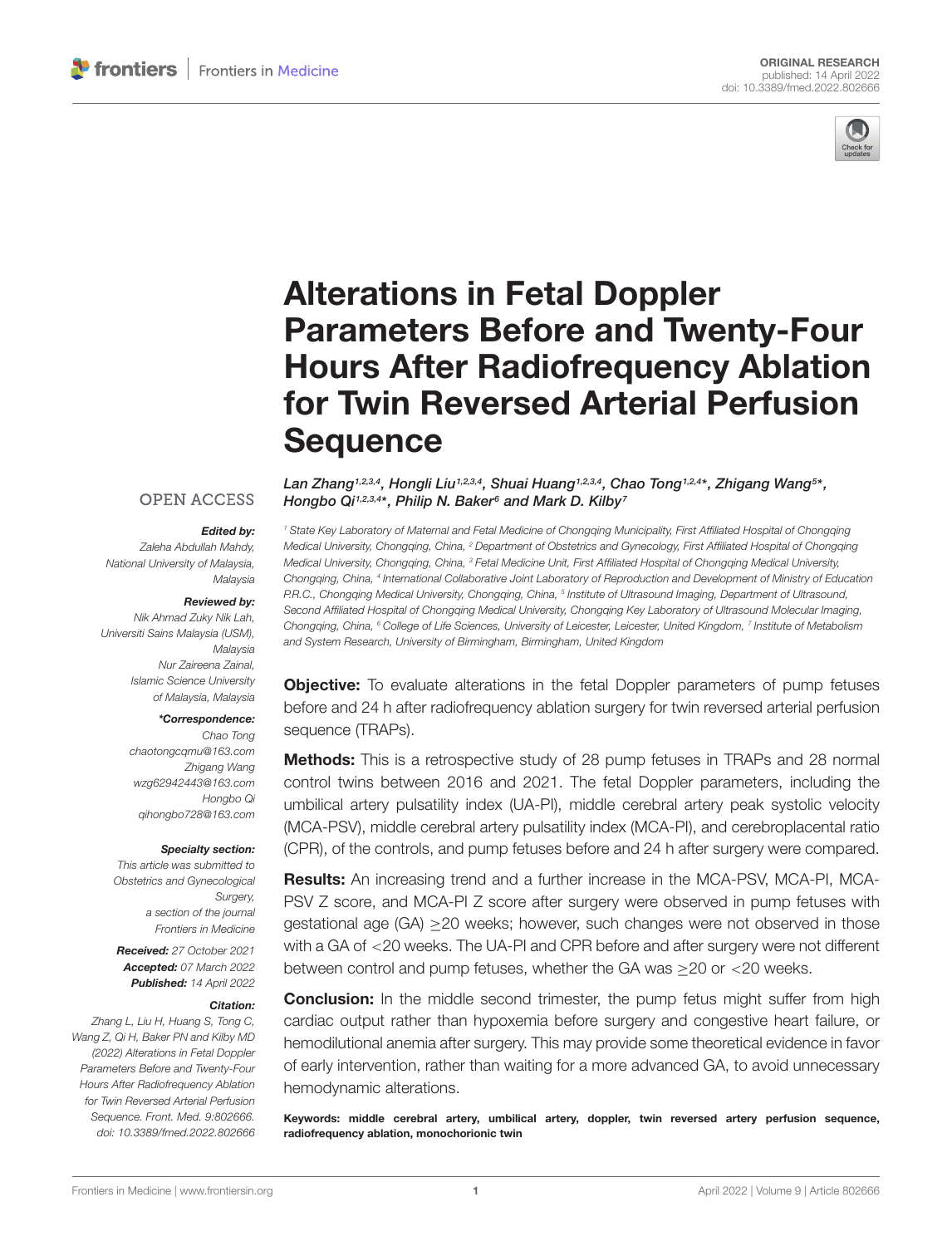### INTRODUCTION

Twin arterial reverse perfusion sequence (TRAPs) is a rare complication that is unique to monochorionic twin pregnancies. A recent study based on mathematical models reported that its morbidity is 2.6% in monochorionic twins and it affects 1 in 9,500 to 11,000 pregnancies [\(1\)](#page-7-0). This complication is typified by a twin with an absent or rudimentary heart (acardiac fetus) that is oppositely perfused by its cotwin (pump fetus) via a large artery anastomosis in a single placenta [\(2\)](#page-7-1). Intrafetal radiofrequency ablation (RFA) surgery has been shown to be effective in arresting reversed flows, thereby preventing the ongoing hemodynamic burden for the pump fetus [\(3,](#page-7-2) [4\)](#page-7-3).

Vascular anastomoses are omnipresent in monochorionic placentae; hence, fetal hemodynamic disorders resulting from an intertwined blood transfusion are often present in complicated monochorionic twin pregnancies [\(5–](#page-7-4)[7\)](#page-7-5). Due to continuous and massive blood transfusion to its cotwin through large placental anastomoses, the pump fetus is reasonably thought to be in a state of high cardiac output. It has long been known that various cardiac and extracardiac conditions, such as fetal growth restriction, fetal tumors, a twin-twin transfusion syndrome, fetal anemia, arteriovenous fistula with high cardiac output, and congenital heart diseases, can alter the hemodynamic status and fetal cardiac function [\(8\)](#page-7-6). In TRAPs, a significant proportion of survival pump twins develop congestive heart failure/chronic high-output failure if untreated [\(9\)](#page-7-7).

Fetal hemodynamic disturbances and cardiac dysfunction may result in Doppler alterations [\(10,](#page-7-8) [11\)](#page-7-9). Fetal Doppler is the most common and direct method to evaluate fetal safety in utero. The most commonly used fetal Doppler indicators include the umbilical artery pulsatility index (UA-PI), middle cerebral artery peak systolic velocity (MCA-PSV), middle cerebral artery pulsatility index (MCA-PI), and cerebroplacental ratio (CPR) [\(12,](#page-7-10) [13\)](#page-7-11). The MCA-PSV is widely used to screen for fetal anemia [\(14\)](#page-7-12). The UA-PI, a recognized indicator for placental resistance, can reflect the degree of fetal hypoxia when combined with the MCA-PI [\(15\)](#page-7-13). The CPR is calculated as the ratio of MCA-PI to UA-PI. As shown by numerous studies, a lower CPR is a marker of a "brain-sparing" effect resulting from fetal hypoxemia [\(16,](#page-7-14) [17\)](#page-7-15).

To date, there have been several related investigations evaluating Doppler alterations before and after surgery in women with twin-twin transfusion syndrome, which has a certain value for evaluating fetal prognosis [\(18,](#page-7-16) [19\)](#page-7-17). However, to the best of our knowledge, it is unknown whether the pump fetus has Doppler abnormalities and whether the Doppler parameter changes after surgery for TRAPs in a short period, and this knowledge could help to evaluate surgical efficacy. Therefore, we aimed to assess alterations in the Doppler parameters of the pump fetus before and 24 h after RFA surgery for TRAPs. We hypothesized that the pump fetus might suffer from an underlying hemodynamic disorder, followed by an abnormal Doppler presentation, and that the alleviation of hemodynamic burden may provoke a hemodynamic response. This could provide a theoretical basis for the timing of treatment and understanding of the disease evolution after surgery.

#### MATERIALS AND METHODS

#### **Patients**

This was a retrospective study of twin pregnancies with TRAPs at a tertiary referral center of the First Affiliated Hospital of Chongqing Medical University in Chongqing, China, between July 2016 and 2021. As this was a retrospective analysis of routinely collected anonymized clinical data, the local ethics committee confirmed that no ethical approval from the patients was necessary for accordance with national regulations.

The pregnancies with TRAPs at our center were enrolled as the TRAPs group. Normal monochorionic diamniotic twin pregnancies, which were matched to those in the TRAPs group for maternal age and gestational age (GA), as calculated by ultrasound, were randomly selected during the last 6 months of the study and enrolled as the normal control group. All fetuses were further divided into two subgroups according to whether GA at evaluation of MCA-PSV or RFA surgery was above 20 weeks. The inclusion criteria for the TRAPs group were pregnancies that underwent RFA surgery and Doppler evaluation before and 24 h after surgery. The diagnosis of TRAPs was based on characteristic ultrasonographic findings of a grossly malformed twin perfused with reversed umbilical flow from a normally formed twin in a monochorionic twin pregnancy. Based on the morphological characteristics, the acardiac fetuses were classified into four types: acardiac acephalic, acardiac anceps, acardiac acormus, and acardiac amorphous [\(20\)](#page-7-18). The exclusion criteria were fetal loss related to preterm premature rupture of membranes or placental bleeding/abruption <1 week after RFA surgery; abnormality, aneuploidy, or a genetic syndrome of the pump fetus; and a higher-order multiple pregnancies. Maternal medical records, pre- and postoperative ultrasound findings, and details of the procedure were reviewed.

#### Ultrasonic Evaluation

Voluson E8 and E10 ultrasound instruments (GE Healthcare, Austria) were used with C4-8-D (4–8 MHz) and C1-5-D (1– 5 MHz) transducers. Complete ultrasound examinations were performed by an experienced sonographer (LZ), according to the International Society of Ultrasound in Obstetrics and Gynecology Practice guidelines [\(2\)](#page-7-1). The Doppler values, including UA-PI, MCA-PSV, MCA-PI, and CPR, of the fetus nearer to the cervix in the control group, and the pump fetus before and 24 h after surgery were recorded. To correct for the influence of GA on Doppler values, the Z scores of UA-PI, MCA-PI, MCA-PSV, and CPR with a GA of  $\geq$ 20 weeks were calculated; this process was based on the analysis of data derived from routine second- and third-trimester screening studies conducted by the fetal medicine foundation.<sup>[1](#page-2-0)</sup> The fetal weight was evaluated according to head circumference, biparietal diameter, abdominal circumference, and femur length using the Hadlock formula [\(21\)](#page-7-19). The GA was determined according to the last menstrual period, the crown-rump length of the pump fetus at the ultrasound scan at  $11^{+0}$ – $13^{+6}$  weeks, or the head circumference of the pump fetus when the first ultrasound scan was performed after 14 weeks

<span id="page-2-0"></span><sup>1</sup><https://fetalmedicine.org>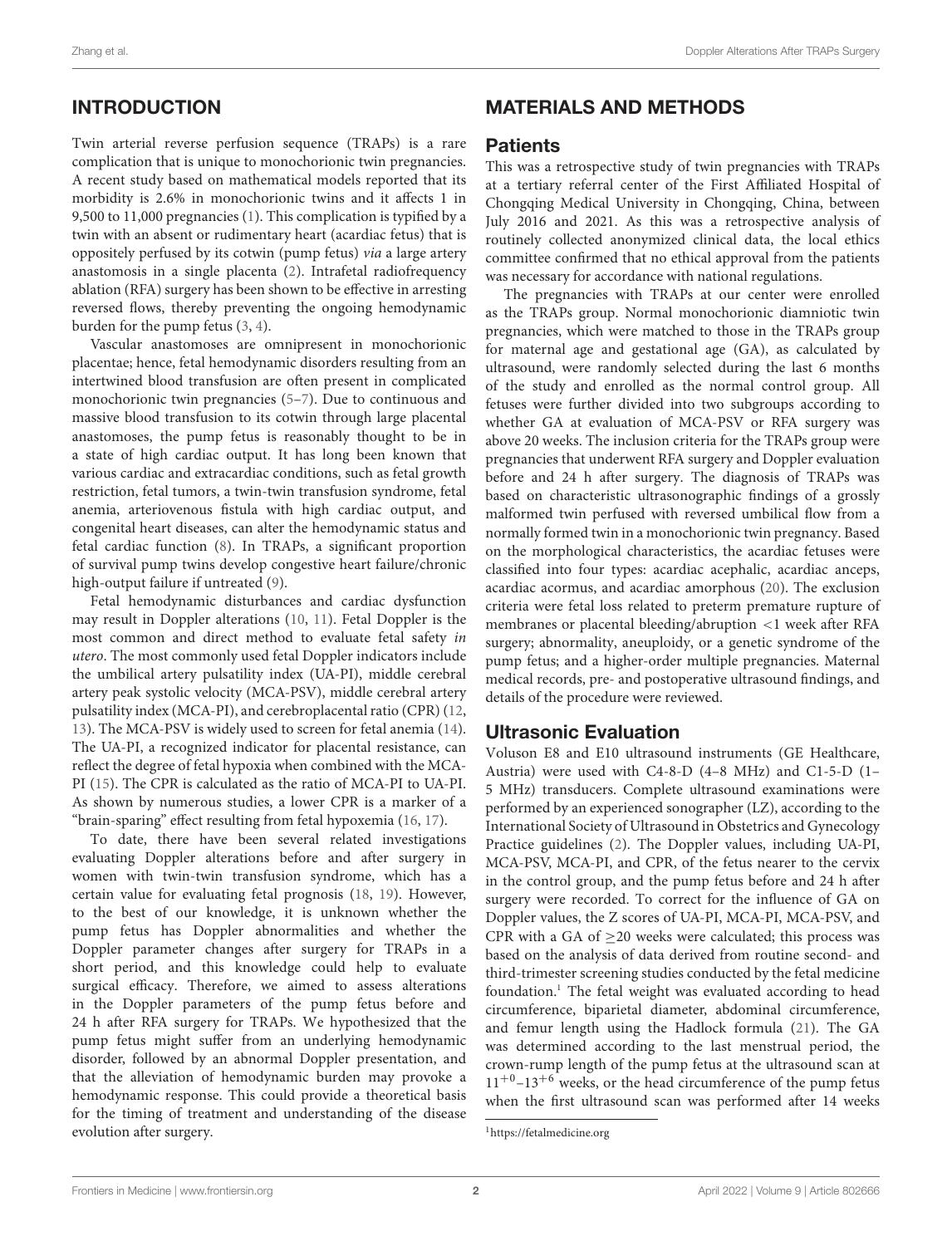of gestation. Chorionicity was determined by the number of placentae and the presence of a T-sign or a lambda sign. Amnionicity was determined by the presence of an intertwined membrane or cord entanglement.

#### Radiofrequency Ablation Therapy

The RFA was performed by an experienced surgeon (SH) to block the flow within the acardiac fetus under local anesthesia. Under the guidance of real-time ultrasound, the percutaneous intrauterine intervention was performed using a 15-gauge probe and radiofrequency generator (Medsphere International Corporation, Beijing, China). To determine whether the procedures were successful, the power Doppler was used to confirm the absence of blood flow within the acardiac fetus.

#### Statistical Analysis

The normality of the data was determined with the Shapiro–Wilk test. Continuous variables are expressed as the means ± standard deviations (SD) or as medians (interquartile ranges) as appropriate. Continuous data between the TRAPs group and the control group were compared by independent T-test or Mann–Whitney U test as appropriate. Pairwise comparisons of fetal Doppler values among the controls and the pump fetuses, before and after surgery, were carried out by related samples of Friedman's two-way analysis. Categorical variables were expressed as numbers of cases and percentages and compared by Pearson's chi-square test. All p-values were two-sided, and values of <0.05 were considered statistically significant. Statistical analyses were performed using SPSS version 21.0 (IBM Corporation, Armonk, NY, United States).

## RESULTS

#### General Information

A total of 79 consecutive monochorionic pregnancies were diagnosed as TRAPs between July 2016 and 2021. Fortyone pregnancies with TRAPs did not undergo RFA surgery because 16 acardiac fetuses had a spontaneous interruption of blood supply, 12 pump fetuses experienced intrauterine death, 9 acardiac fetuses were not considered a threat to the pump fetuses, and 4 suffered from a miscarriage before RFA surgery. Thirty-eight pregnant women underwent RFA surgery. However, 3 had fetal loss after surgery, 4 had fetal malformations revealed by subsequent ultrasonography, and 3 had higher-order multiple pregnancies. Therefore, they were excluded. Finally, 28 pregnancies were enrolled in the TRAPs group in the final analysis. Additionally, 28 normal monochorionic diamniotic twin pregnancies matched for maternal age and GA were enrolled as the control group (**[Figure 1](#page-4-0)**). In the TRAPs group, 2 pump fetuses had signs of heart failure (including right atrial dilation, tricuspid regurgitation, and pericardial effusion) before surgery, without significant postoperative relief, but both gradually returned to normal before delivery. New pericardial effusion occurred within 24 h after operation in 1 fetus but

disappeared 2 days later. Twenty-four pregnancies were identified as monochorionic diamniotic twin pregnancies, and 4 were monochorionic monoamniotic twin pregnancies. According to the morphological characteristics of the acardiac fetuses, 24 fetuses were classified as acardiac acephalic, 4 were acardiac anceps, and none were acardiac acormus or acardiac amorphous.

## Clinical Characteristics

The clinical characteristics of the control group and the TRAPs group are presented in **[Table 1](#page-4-1)**. There was a lower cesarean section rate, a later delivery GA, and a higher neonatal birth weight in the pump fetuses in the TRAPs group than in the fetuses in the control group (all  $P < 0.05$ ). No significant differences in maternal age, pre-pregnancy body mass index, parity, evaluated fetal weight, or neonatal sex was found between the two groups  $\text{(all } P > 0.05\text{)}$ .

### Surgical Characteristics

The surgical characteristics of the two groups are detailed in **[Table 2](#page-4-2)**. The median time of RFA surgery for the TRAPs group was 19.50 (15–25) weeks. Twelve surgeries were performed before 20 weeks, and 16 were performed after 20 weeks. Nine had to penetrate the placentae. Nine patients had 1 cycle of RFA coagulation, 19 had 2 cycles, and 1 had 3 cycles. The duration of RFA coagulation was 5.80  $\pm$  2.09 min. The median total operative time was 45 (35–81) min. There were no differences in RFA cycles, duration of coagulation, or total operative time between fetuses with a GA of > 20 weeks and fetuses with a GA of  $<$  20 weeks (all  $P > 0.05$ ).

#### Doppler Alterations Before and 24 h After Radiofrequency Ablation

The Doppler alterations before and 24 h after RFA in the TRAPs group are presented in **[Table 3](#page-5-0)**. An increasing trend in the MCA-PSV and MCA-PI was observed in the pump fetuses before surgery compared with the controls ( $P = 0.048$  and 0.687, respectively). After surgery, the MCA-PSV and MCA-PI of the pump fetuses increased further and showed significantly higher values than those of the controls (all  $P < 0.05$ ), but there were no significant differences in the MCA-PSV and MCA-PI between the fetuses before and after surgery (all  $P \ge 0.05$ ). When all fetuses were divided into two groups, namely, GA of <20 weeks and GA of  $>$ 20 weeks, this increasing trend (all  $P > 0.05$ ) and further increase (all  $P < 0.05$ ) in the MCA-PSV and MCA-PI after surgery were still observed in the pump fetuses with a GA of ≥20 weeks, even when all Doppler values were corrected for by GA (expressed as Z scores) (all  $P < 0.05$ ); however, such changes were not observed in those fetuses with a GA of <20 weeks (all  $P > 0.05$ ). There were no significant differences in the UA-PI or CPR among the three groups, whether these values were evaluated at a GA of  $\geq$ 20 weeks or a GA of <20 weeks (all  $P > 0.05$ ).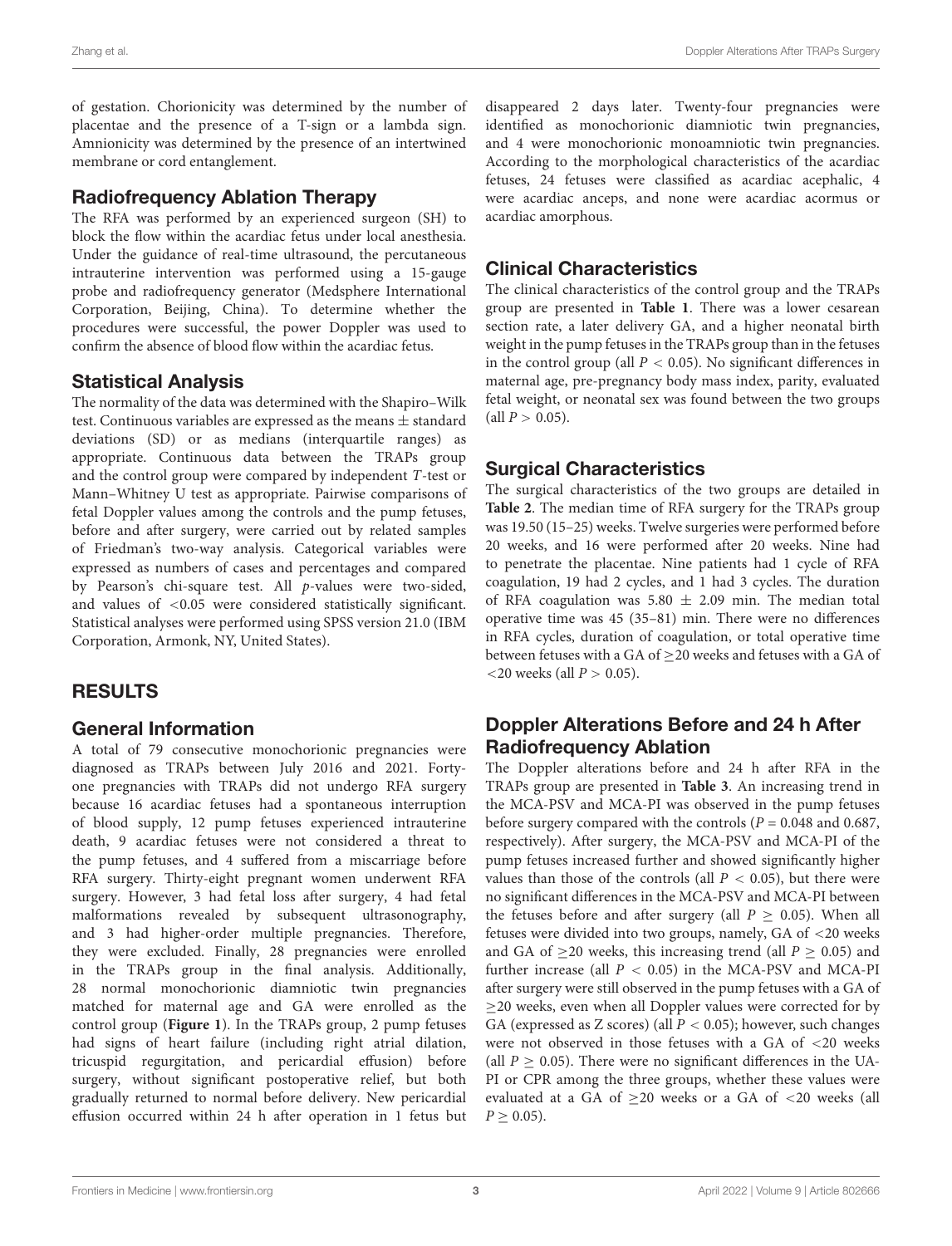

<span id="page-4-1"></span><span id="page-4-0"></span>TABLE 1 | Clinical characteristics of the control group and the twin reversed arterial perfusion sequences (TRAPs) group.

| <b>Clinical characteristics</b> | TRAPs $(n = 28)$ | Controls $(n = 28)$ | P-value |
|---------------------------------|------------------|---------------------|---------|
| Maternal age (year)             | $28.54 \pm 4.83$ | $28.61 \pm 4.62$    | 0.955   |
| Prepregnancy body mass index    | $21.19 \pm 1.61$ | $21.32 \pm 1.43$    | 0.753   |
| Nulliparous, n (%)              | 20 (71.43%)      | 19 (67.86%)         | 0.771   |
| Evaluated fetal weight (g)      | 271 (369)        | 284 (308)           | 0.902   |
| Delivery GA (week)              | 37.65 (3.50)     | 36.07 (1.72)        | 0.029   |
| Cesarean section, n (%)         | 11 (39.29%)      | 26 (92.86%)         | < 0.001 |
| Neonatal birth weight (g)       | 3075 (1020)      | 2520 (528)          | 0.017   |
| Male, n (%)                     | 12 (42.86%)      | 15 (53.57%)         | 0.422   |

TRAPs, twin reversed artery perfusion sequence; GA, gestational age. Values are given as the means ± standard deviations (SD) or as medians (interquartile ranges) or numbers (percentages).

#### <span id="page-4-2"></span>TABLE 2 | Surgical characteristics.

| <b>Surgical characteristics</b>   | 15 W $\sim$ 25 W (n = 28) | $<$ 20 W (n = 12) | $\geq$ 20 W (n = 16) | P-value ( $\geq$ 20 W vs. < 20 W) |
|-----------------------------------|---------------------------|-------------------|----------------------|-----------------------------------|
| Number of RFA cycles              |                           |                   |                      | 0.606                             |
| 1, n (%)                          | 8 (28.57%)                | $3(10.71\%)$      | 5 (17.86%)           |                                   |
| 2, n (%)                          | 19 (67.86%)               | $9(32.14\%)$      | 10 (35.71%)          |                                   |
| $3, n (\%)$                       | 1 (3.57%)                 | $0(0\%)$          | 1(3.57%)             |                                   |
| Duration of RFA coagulation (min) | $5.80 \pm 2.09$           | $5.56 \pm 1.78$   | $5.99 \pm 2.33$      | 0.599                             |
| Total operative time (min)        | 45.00 (33.25)             | $47.67 \pm 21.32$ | $50.06 \pm 16.96$    | 0.743                             |
|                                   |                           |                   |                      |                                   |

RFA, radiofrequency ablation; W, weeks. Values are given as the means ± standard deviations (SD) or as medians (interquartile ranges) or numbers (percentages).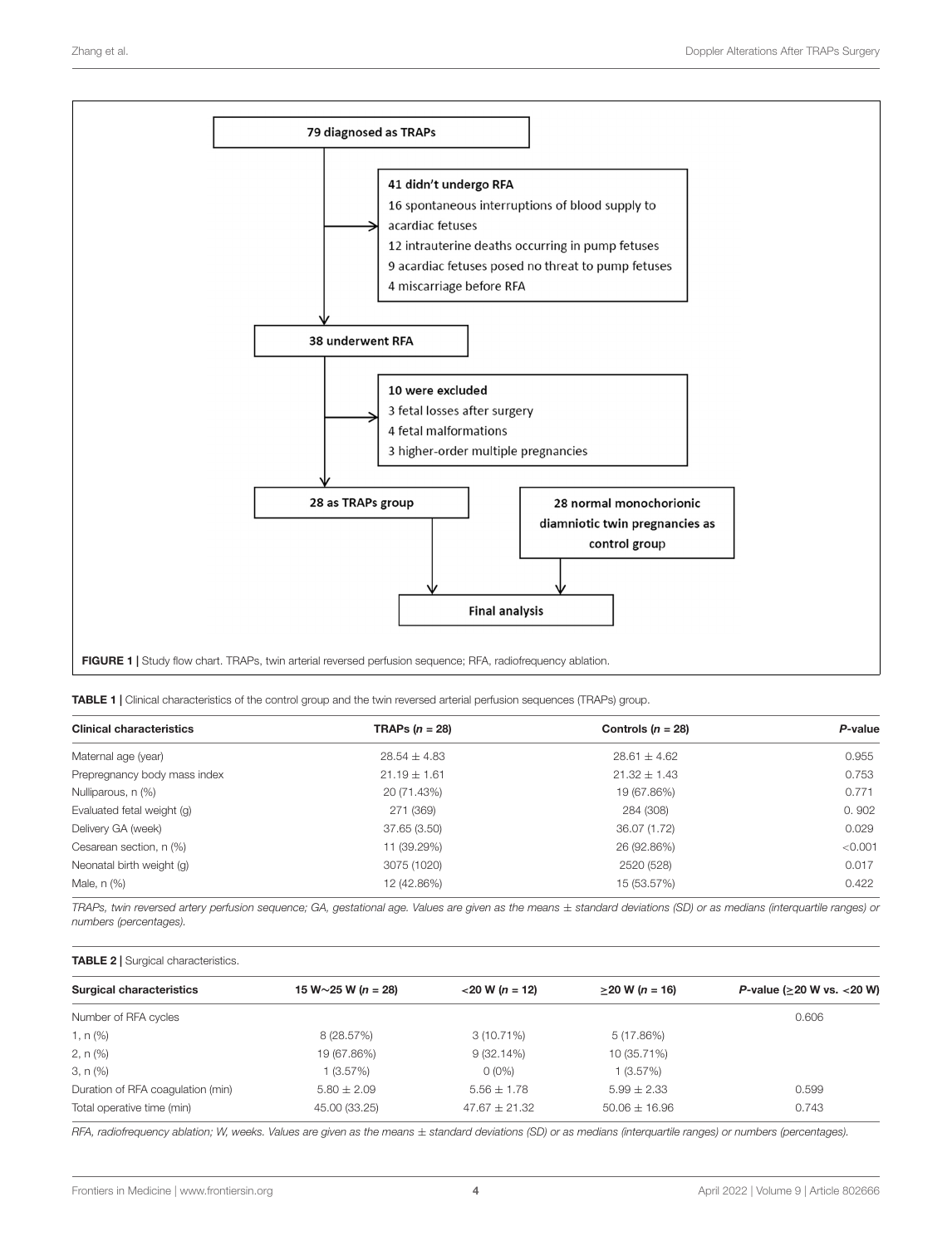| <b>Parameters</b> | GA at doppler<br>evaluation | Control           | Presurgery       | Postsurgery      | Control vs.<br>Presurgery | Control vs.<br>Postsurgery | Pre- vs.<br>Postsurgery | All P-value |
|-------------------|-----------------------------|-------------------|------------------|------------------|---------------------------|----------------------------|-------------------------|-------------|
| UA-PI             | 15 W~25 W<br>$(n = 28)$     | 1.28(0.42)        | 1.40(0.39)       | 1.43(0.48)       |                           |                            |                         | 0.623       |
|                   | $<$ 20 W (n = 12)           | 1.51(0.28)        | 1.56(0.30)       | 1.53(0.14)       |                           |                            |                         | 0.862       |
|                   | $>20 W (n = 16)$            | 1.189(0.25)       | 1.27(0.35)       | 1.15(0.50)       |                           |                            |                         | 0.214       |
| UA-PI Z score     | $>20 W (n = 16)$            | $-0.197 \pm 0.73$ | $0.63 \pm 1.23$  | $0.34 \pm 1.28$  |                           |                            |                         | 0.174       |
| MCA-PSV(cm/s)     | 15 W~25 W<br>$(n = 28)$     | 24.79 (5.10)      | 30.75 (11.46)    | 30.76 (9.62)     | 0.048                     | 0.015                      | 1.000                   | 0.010       |
|                   | $<$ 20 W (n = 12)           | $25.21 \pm 4.92$  | $28.02 \pm 8.94$ | $28.16 \pm 8.56$ |                           |                            |                         | 0.368       |
|                   | $>20 W (n = 16)$            | 24.79 (2.98)      | 32.45 (14.15)    | 35.64 (15.02)    | 0.102                     | 0.024                      | 1.000                   | 0.019       |
| MCA-PSV Z score   | $>20 W (n = 16)$            | $-0.49 \pm 0.50$  | $0.90 \pm 1.83$  | $1.39 \pm 1.85$  | 0.065                     | 0.040                      | 1.000                   | 0.022       |
| MCA-PI            | 15 W~25 W<br>$(n = 28)$     | $1.47 \pm 0.20$   | $1.54 \pm 0.28$  | $1.64 \pm 0.36$  | 0.687                     | 0.015                      | 0.326                   | 0.018       |
|                   | $<$ 20 W (n = 12)           | $1.48 \pm 0.20$   | $1.53 \pm 0.28$  | $1.58 \pm 0.25$  |                           |                            |                         | 0.273       |
|                   | $>20 W (n = 16)$            | 1.44(0.23)        | 1.47(0.47)       | 1.72(0.38)       | 0.279                     | 0.031                      | 1.000                   | 0.032       |
| MCA-PI Z score    | $>20 W (n = 16)$            | $-0.58 \pm 0.84$  | $-0.18 \pm 1.20$ | $0.37 \pm 1.25$  | 0.231                     | 0.040                      | 1.000                   | 0.039       |
| <b>CPR</b>        | 15 W~25 W<br>$(n = 28)$     | 1.13(0.44)        | 1.09(0.36)       | 1.16(0.42)       |                           |                            |                         | 0.069       |
|                   | $<$ 20 W (n = 12)           | 0.92(0.28)        | 0.99(0.20)       | 1.03(0.19)       |                           |                            |                         | 0.205       |
|                   | $>20 W (n = 16)$            | $1.23 \pm 0.31$   | $1.22 \pm 0.33$  | $1.37 \pm 0.24$  |                           |                            |                         | 0.305       |
| CPR Z score       | $>20 W (n = 16)$            | $-0.30 \pm 0.73$  | $-0.63 \pm 1.37$ | $-0.01 \pm 0.98$ |                           |                            |                         | 0.368       |

<span id="page-5-0"></span>TABLE 3 | Doppler values in the normal control fetuses and pump fetuses, before and 24 h after RFA surgery.

RFA, radiofrequency ablation; UA-PI, umbilical artery pulsatility index; MCA-PSV, middle cerebral artery peak systolic velocity; MCA-PI, middle cerebral artery pulsatility index; CPR, cerebroplacental ratio; GA, gestational age; W, weeks. Values are given as the means  $\pm$  standard deviations or as medians (interquartile ranges).

#### **DISCUSSION**

In this study, we found an increasing trend in the MCA-PSV and MCA-PI of pump fetuses with a  $GA > 20$  weeks and a further increase after RFA surgery for TRAPs. However, such changes were not observed in those with a GA of <20 weeks. In addition, the UA-PI and CPR were not different between controls and pump fetuses before and after surgery. To our knowledge, this is the first study to assess alterations in the UA-PI, MCA-PSV, MCA-PI, and CPR of the pump fetus before and 24 h after RFA surgery.

In this study, although most of the pump fetuses showed no obvious signs of heart failure before surgery, they showed an increasing trend in the MCA-PSV. This increasing trend may be attributed to the high cardiac output of the pump fetus. According to previous reports, approximately 30% of the survival pump twins have congestive heart failure in the middle and late trimesters if untreated [\(9\)](#page-7-7). In our study, only 2 (7%) pump fetuses had signs of congestive heart failure before surgery. This may be explained by the fact that the average GA assessed was relatively low, and the sizes of the acardiac fetuses were small; thus, the pump fetuses did not show obvious signs of heart failure. In our study, the pump fetus had an increasing trend in cerebral blood flow velocity before significant signs of heart failure, suggesting that the MCA-PSV appears to be an underlying hyperdynamic circulation of the pump twin.

In this study, the MCA-PSV of the pump fetus increased further after RFA surgery and showed a significantly higher value than that of the normal fetus. The relevant pathophysiological mechanism is still unclear. This further increase may be explained

by two pathophysiological changes: congestive heart failure and hemodilutional anemia. In TRAPs, it is reasonable to assume that congestive heart failure may occur in pump fetuses after ablation surgery by receiving the blood that was supposed to go to the acardiac fetus. According to one new study, the occlusive procedure could aggravate the overworked heart, leading to heart failure [\(22\)](#page-7-20), which is consistent with our findings. In our study, one fetus developed secondary pericardial effusion, suggesting that the operation may induce congestive heart failure. Previous studies have shown that fetal congestive heart failure is associated with increased blood flow velocities in the cerebral artery [\(11,](#page-7-9) [23\)](#page-7-21). This might help in understanding why the pump fetuses showed increased MCA-PSV after surgery in our study. Hemodilutional anemia is a phenomenon that often occurs in heart surgery or surgery that involves heavy bleeding during extracorporeal circulation [\(24\)](#page-7-22). Dilution of blood, as well as the accompanying decrease in viscosity, could contribute to the dilation of the cerebrovasculature, and an increase in cerebral blood flow [\(25,](#page-7-23) [26\)](#page-7-24). After blocking blood to the acardiac fetus, the increase in hemoglobin might not match the increase in blood volume in the pump fetus in a short period. This insufficient increase in hemoglobin in a short period is very similar to the mechanism of hemodilutional anemia. Nevertheless, our surgery did not result in a dramatic increase in cerebrovascular velocity in the pump fetuses. This mild increase may be related to some autoregulatory capacity in fetal brains, but further studies are needed to address these speculations [\(27,](#page-7-25) [28\)](#page-7-26).

In our study, the UA-PI and CPR were not altered either before surgery or after surgery, suggesting that the CPR may not be the best indicator for fetal hypoxia in those cases, and that the UA-PI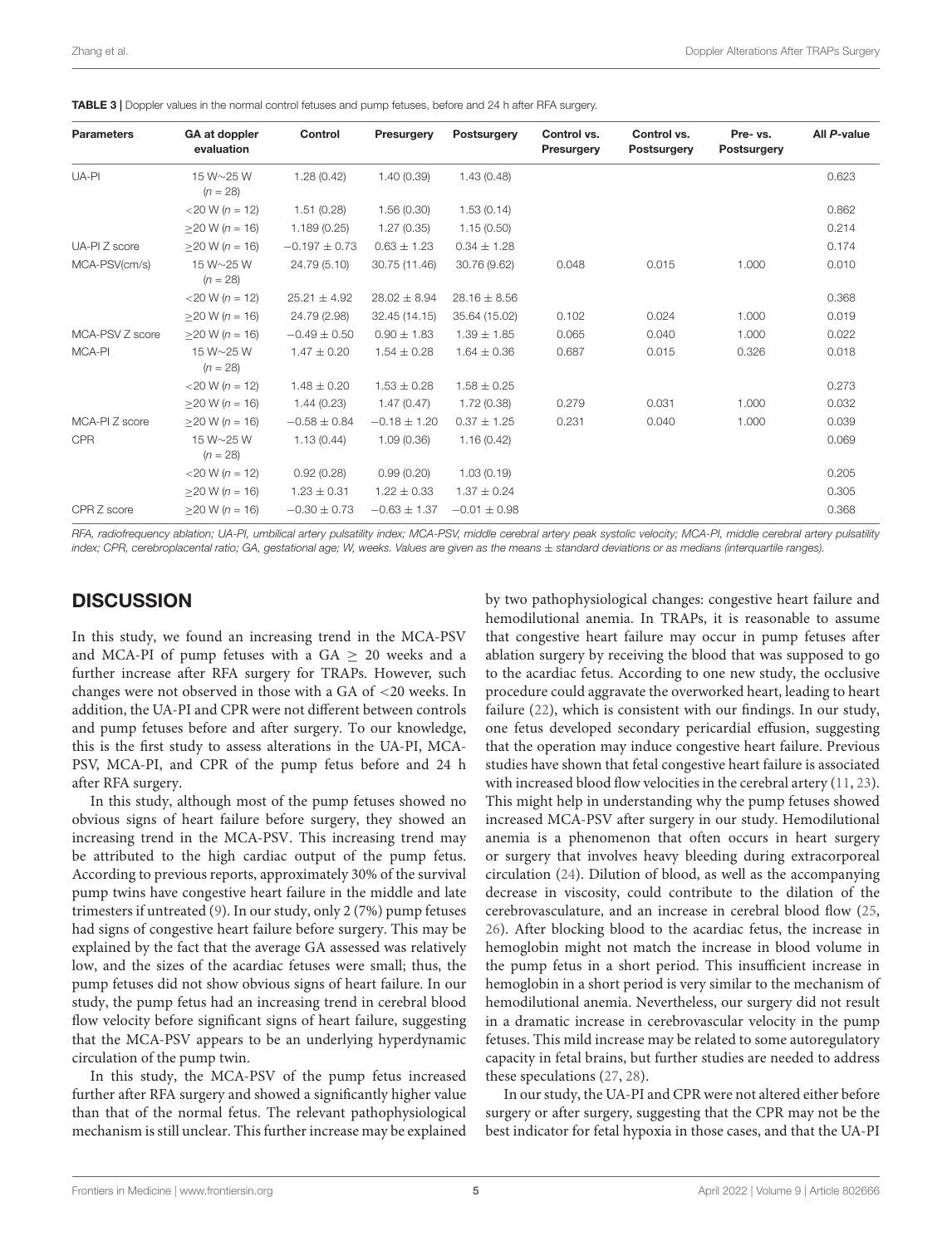cannot directly measure placental resistance in TRAPs because much of the blood is directed to the acardiac twin instead of passing through the placenta. In other words, our current results cannot show whether pump fetuses are hypoxic in this condition. Our results were not the same as the results reported by Peyvandi S et al., who found that pump fetuses ( $n = 19$ ) had a lower MCA-PI than controls, suggestive of lower cerebral vascular impedance, and that the MCA-PI appeared to increase in a small group of pump fetuses ( $n = 6$ ) after intervention [\(28\)](#page-7-26). In our study, the increasing trend in the MCA-PI and the further increase after surgery may be due to the increase in the MCA-PSV rather than a "brain-sparing" effect. The unchanged UA-PI and CPR, before and after surgery, in pump fetuses further support this "nonbrain-sparing" effect. In the future, new noninvasive indicators are urgently needed to investigate whether the pump fetus is hypoxic or whether placental resistance is increased in TRAPs.

In this study, no differences in RFA cycles, duration of coagulation or total operative time were observed between fetuses with a GA  $\geq$  20 weeks and fetuses with a GA of <20 weeks, suggesting that the Doppler alterations may be related to the hemodynamic changes caused by surgery, but it is unlikely to be related to the specific surgical procedures. However, there is still a lack of relevant reports, so this is worthy of further study.

Our findings have several clinical implications. On the one hand, fetal Doppler parameters, especially MCA-PSV, can sensitively assess fetal hemodynamic alterations and potential congestive heart failure. However, UA-PI and CPR cannot be used as valid indicators of placental resistance and fetal hypoxia in TRAPs. On the other hand, our findings provide a theoretical basis for the timing of treatment. At present, the optimal timing of therapy for TRAPs is controversial [\(29–](#page-7-27)[32\)](#page-7-28). For example, intrauterine therapies performed after 16 weeks can result in a live birth rate of 92%, but during the wait for intrauterine treatment, the death rate among pump fetuses is above 1/3 [\(29\)](#page-7-27). However, if the intrauterine therapies are performed earlier than 13 weeks of GA, fetal loss increases to 41.7% [\(32\)](#page-7-28). In our study, the increasing trend in the MCA-PSV before surgery and further increase after surgery were present in pump fetuses with a GA of  $\geq$ 20 weeks, rather than a GA of <20 weeks, suggesting that treatment should be given before an underlying congestive heart failure occurs. In addition, it can avoid unnecessary acute hemodynamic changes associated with congestive heart failure after surgery.

Several limitations of our study should be mentioned. First, we cannot avoid the inherent risk of selection bias because of the retrospective design. Second, because of the rarity of this complication, the sample size was relatively small. Third, serial evaluations of fetal Doppler were hampered, as most patients were referred to our hospital, a tertiary referral center, and returned to local hospitals for subsequent examinations. Fourth, it is well known that fetal Doppler might vary with GA [\(14\)](#page-7-12). Due to a lack of relevant reference data on fetal Doppler before 20 weeks, we did not compute the Z scores in this subgroup. However, we calculated the Z scores in the subgroup with a  $GA \geq 20$  weeks and observed the same results. In addition, a matching design was carried out, which may eliminate the influence of GA on outcomes to a certain extent.

Finally, there was operator bias, as the ablation procedure is very much operator dependent. However, the surgeon (SH) in our study had more than 10 years of experience in intrauterine treatment, which would minimize operational deviations as much as possible.

## **CONCLUSION**

In conclusion, we found an increasing trend in the MCA-PSV and MCA-PI before surgery and a further increase 24 h after RFA surgery for TRAPs in pump fetuses with a GA of ≥20 weeks, rather than a GA of <20 weeks, whereas the UA-PI and CPR were not altered. The findings of this study suggest that in the middle second trimester, the pump fetus might suffer from high cardiac output rather than hypoxemia before surgery and a possible congestive heart failure or hemodilutional anemia after surgery in a short period, which may provide some theoretical evidence in favor of early intervention rather than waiting until a more advanced GA. Additional studies on the cerebrovascular response to altered hemodynamic conditions are needed to further understand the cerebral autoregulatory capacity of the pump fetus.

## DATA AVAILABILITY STATEMENT

The raw data supporting the conclusions of this article will be made available by the authors, without undue reservation.

## ETHICS STATEMENT

As this was a retrospective analysis of routinely collected anonymized clinical data, the local Ethics Committee confirmed that no ethical approval from the patients was necessary in accordance with the national regulations.

## AUTHOR CONTRIBUTIONS

CT and HQ: conceptualization. LZ and HL: formal analysis. HQ and SH: resources. ZW: supervision. LZ: writing of the original draft. CT, PB, and MK: writing review. All authors contributed to the article and approved the submitted version.

## FUNDING

This study was funded by the National Natural Science Foundation of China (U21A20346, 82171662, and 82001580), Chongqing Science and Technology Commission (cstc2021ycjhbgzxm0192), Chongqing Health Committee (2019GDRC012 and 2021MSXM193), and Chongqing Education Committee (KJZD-K202100404).